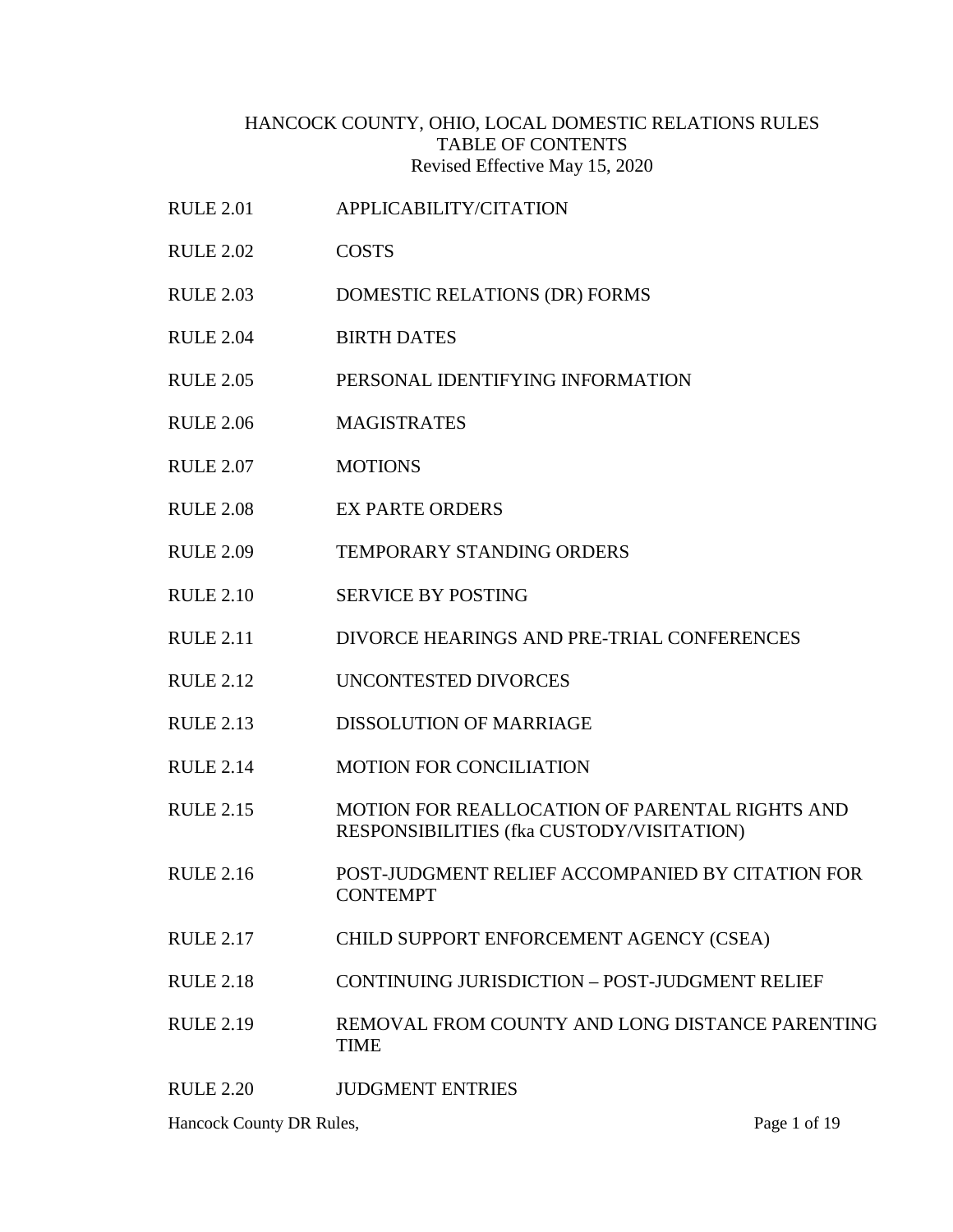#### RULE 2.21 COPIES

- RULE 2.22 PARENTING CLASSES ATTENDANCE REQUIRED.
- RULE 2.23 PARENTING TIME
- RULE 2.24 PSYCHOLOGICAL EVALUATIONS
- RULE 2.25 MEDIATION
- RULE 2.26 FAMILY FILES
- RULE 2.27 GUARDIANS AD LITEM
- RULE 2.28 MEDICAL SUPPORT OBLIGATIONS

| <b>APPENDIX A</b> | PERSONAL HISTORY AND FINANCIAL AFFIDAVIT          |
|-------------------|---------------------------------------------------|
| <b>APPENDIX B</b> | DOCUMENTS TO BE DISCLOSED WITHOUT FORMAL          |
|                   | <b>DISCOVERY REQUESTS</b>                         |
| <b>APPENDIX C</b> | ORDERS FOR CHILD SUPPORT OBLIGORS AND OBLIGEES    |
| <b>APPENDIX D</b> | ORDERS FOR HEALTH INSURANCE COVERAGE FOR MINOR    |
|                   | CHILD(REN) NAMED IN THE CHILD SUPPORT ORDER       |
| <b>APPENDIX E</b> | <b>LOCAL PARENTING SCHEDULE</b>                   |
| <b>APPENDIX F</b> | LONG DISTANCE PARENTING SCHEDULE                  |
| <b>APPENDIX G</b> | <b>GENERAL PARENTING TIME REGULATIONS</b>         |
| <b>APPENDIX H</b> | ACKNOWLEDGEMENT OF RECEIPT OF PARENTING SCHEDULES |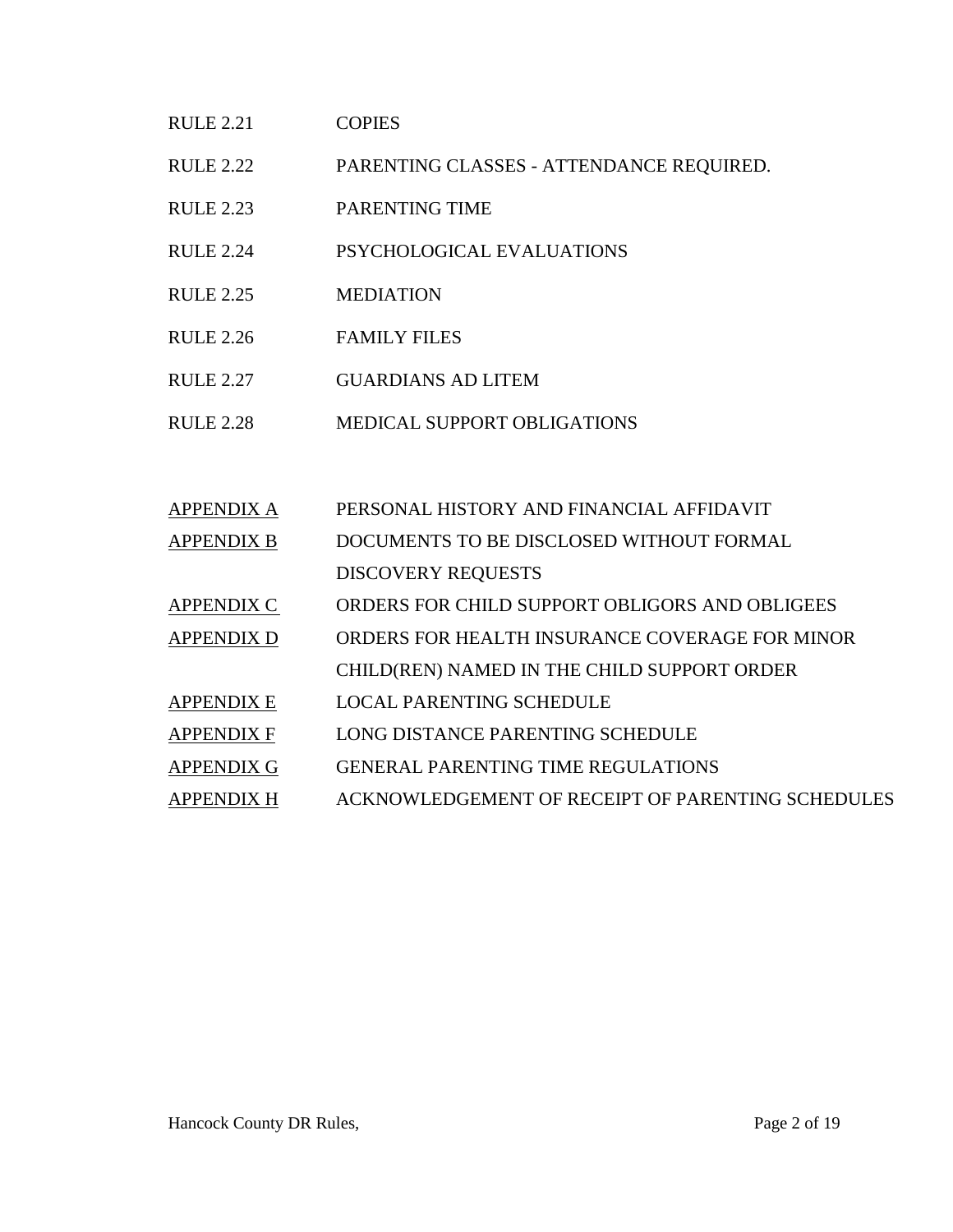# **IN THE COMMON PLEAS COURT OF HANCOCK COUNTY, OHIO Domestic Relations Division Part II Domestic Relations Rules As Revised Effective May 15, 2020**

### RULE 2.01 APPLICABILITY/CITATION

The rules that follow in this division are applicable to all domestic relations and related matters in this Court. Other local rules of this Court shall apply to domestic relations and related matters when not inconsistent with the rules of this division. Unless indicated otherwise, the term "Civil Rule," when used in these Local Rules, refers to the Ohio Rules of Civil Procedure.

These rules shall be cited as Hancock DR Rule \_\_\_\_\_.

# RULE 2.02 COSTS

A. The costs for filing matters with the Hancock County Clerk of Courts are available at the Clerk's office and may be amended from time to time by order of the Court. Rule 1.05 of The Hancock County Civil Rules in the Common Pleas Court is adopted as governing costs in the Domestic Relations Court.

B. The Clerk shall not accept for filing any motions or complaints without a required deposit, except a motion and affidavit of a person's inability to make the required deposit of costs, unless and until the Court grants a motion to proceed without prepayment of costs (*in forma pauperis*).

# RULE 2.03 DOMESTIC RELATIONS (DR) FORMS

A. In each case in which the requested relief includes a divorce, dissolution, legal separation, allowance of spousal support, or custody and child support, the plaintiff/petitioner shall file with the complaint/petition a statement of personal history of the parties to the action and information statements and financial forms, together with supporting documentation. See Appendix A. In domestic relations proceedings, such forms executed by defendant/respondent shall accompany any responsive pleading to the complaint. The court may deny a motion or delay hearing if appropriate documentation is not filed and served.

B. Where applicable, proper affidavits shall be filed with the proceeding pursuant to Ohio Revised Code section 3127.23 or its successor.

C. All DR forms shall be served upon the opposing party.

D. At all hearings relating to child support, a party requesting an order or modification of support shall present documentation of earnings, other income available, insurance costs, and all requested adjustments or credits.

E. In order to promote uniformity in filing DR forms, the following rules will control: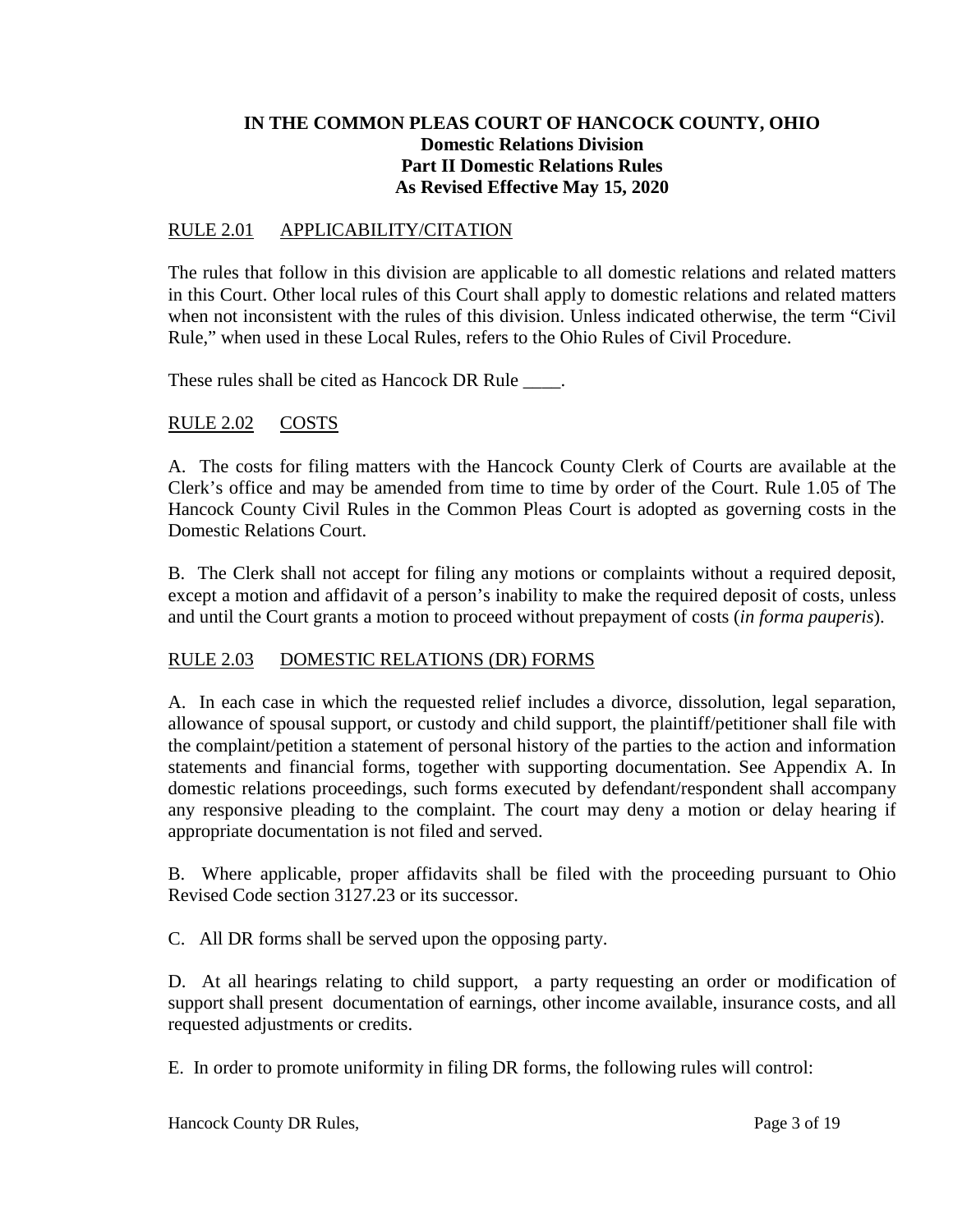1. Weekly figures shall be converted to monthly amounts by multiplying by 52 and dividing the result by 12. Payroll deductions shall be computed the same way and separately noted.

2. Include child and spousal support payments received in the family unit, and identify the source of the payments.

3. Adjust seasonal expenses to monthly items.

4. Counsel and parties must anticipate that all matters set forth in the DR forms will be subject to verification in contested matters.

F. Uniform Domestic Relations Forms published by the Supreme Court of Ohio and that include income, expenses, property, and health insurance information are accepted in lieu of Appendix A.

# RULE 2.04 BIRTH DATES

A. All pleadings where children are involved shall include the names and birth dates of all children born to the wife during the marriage, born to the parties prior to marriage, and adopted by the parties during marriage.

B. All judgment entries establishing or modifying child support or health insurance obligations shall include the names and birth dates of all children for whom such obligations are established.

# RULE 2.05 PERSONAL INDENTIFYING INFORMATION

The filing party is responsible for omitting personal identifiers from documents filed with the Clerk of Courts. The Court adopts Rules 44 through 47 of the Rules of Superintendence for the Courts of Ohio for definition and management of personal identifiers and other information and for requests to restrict access to case documents.

# RULE 2.06 MAGISTRATES

A. Domestic relations and related matters may be heard by a magistrate appointed by this Court. Objections to the decision of the magistrate shall be in accordance with Civil Rule 53. Any response to objections shall be filed within fourteen (14) days of the filing of the objections. Any reply to a response to objections must be filed within seven (7) days of the filing of the response.

B. A decision of the magistrate shall be made pursuant to Civil Rule 53, unless a separation agreement, waiver, or approved order in the case provides for a waiver of decision generally following the format set forth below:

By stipulation, this decree constitutes the decision of the magistrate required by Civil Rule 53(D), and the parties hereby waive any objections to the recommendations, and waive preparation and service of a separate magistrate's decision.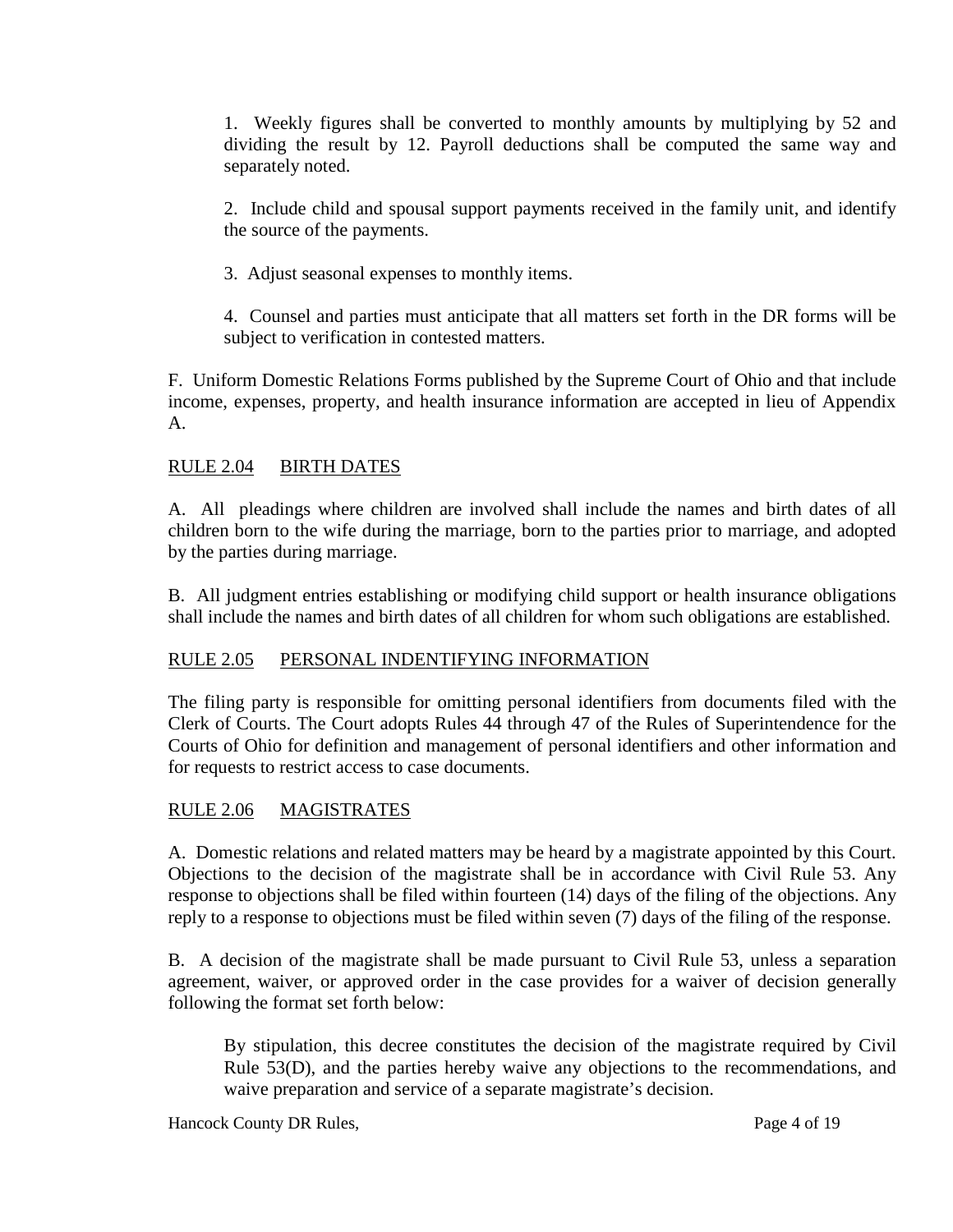C. The merits of any objections relating to factual findings, without other evidence contained in the record, will not be considered unless a transcript is filed with the court within thirty days after objections are filed or within such period otherwise designated by the court upon motion for extension.

D. The party filing objections to a magistrate's decision shall specify the nature of the objections and the bases for them within the original fourteen-day period for objections. The time for filing objections may be extended for cause shown upon the written request of either party filed within the initial objection period. Any extension shall automatically extend any response time by the same period. All transcripts supporting the objections shall be filed with the court within thirty days after the filing of objections, unless, with leave of court, an alternative method of reviewing the evidence is approved by the court within that thirty-day period. If additional objections become apparent after the transcript is prepared and filed with the court, and that party has timely filed his/her initial objections, the objecting party may seek leave of court to supplement previously filed objections.

E. It is the objecting party's or attorney's responsibility to have the transcript filed within the required thirty-day period. Any requests to extend the period for filing the transcript must include the following information:

1. A statement by the attorney, or party if appearing *pro se*, that the court reporter who will be preparing the transcript has been contacted and the transcript ordered, and the date the transcript was ordered; and

2. A statement by the attorney, or party if appearing *pro se*, that (i) the costs or fees required by the court reporter for the preparation of the transcript have been paid and the date payment was made, or (ii) the estimated cost has been requested but not yet received and the date the estimate was requested, **OR** a written statement from the court reporter that the transcript cannot otherwise be prepared within the necessary thirty-day period.

F. Unless an oral hearing is deemed necessary by the Court, objections will be ruled upon by the Court without a hearing.

G. Attorneys are required to prepare a Judgment Entry based upon the Magistrate's Decision or upon the Court's Order on objections. In the Court's discretion, it may prepare the appropriate Judgment Entry.

H. All Judgment Entries for cases being handled by the Magistrate must first be approved as to form by the Magistrate before being submitted to the Judge.

# RULE 2.07 MOTIONS

A. All motions, except those governed by Civil Rule 75, shall have attached or be accompanied by a memorandum with citations to applicable authorities in support of the motion.

B. Motions for continuance shall specify the reason for the request. If the reason is a conflict with another hearing, the moving party shall attach a copy of the assignment notice or order to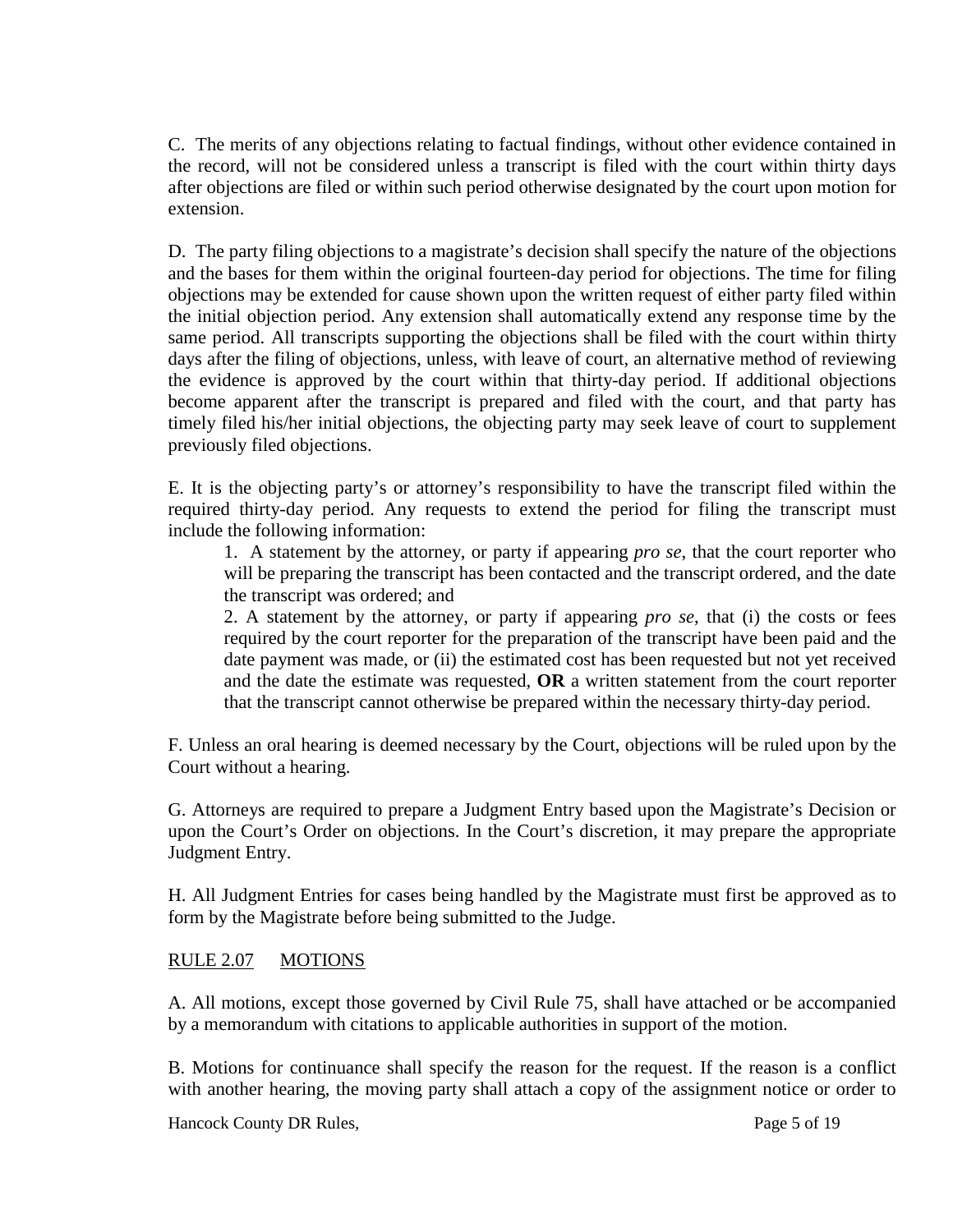the motion. If the opposing party is represented by an attorney, the motion for continuance shall recite any contact with that attorney and whether that attorney consents or objects to the continuance.

### RULE 2.08 EX PARTE ORDERS

A. Unless an emergency exists, as determined by the Court, based upon supporting affidavits pursuant to Civil Rule 75, no ex parte orders will issue, except reciprocal, mutual restraining orders following the language in Rule 2.09, below, for which no affidavits are necessary.

B. Requests for temporary orders shall be set for hearing within forty-five (45) days of filing. A continuance may be granted to either party for good cause shown.

C. Notice of hearing on temporary orders shall be served with the pleadings pursuant to Civil Rules.

D. No party shall be ordered removed from the marital residence without a hearing, unless an emergency situation exists as determined by the Court. At the hearing, no Order will issue unless there is evidence that the party requesting the Order, or the minor children of the party requesting the Order, are in imminent danger of physical harm, or the children's health and welfare are at risk.

E. After filing of a Complaint for Divorce and prior to any temporary Order being issued, except for parenting time periods, neither party shall relocate the minor child(ren) from the child's home, school district, or the jurisdiction of Court. The purpose of this rule is to limit the disruption to the children's home and school environment.

### RULE 2.09 TEMPORARY STANDING ORDERS

A. All parties to original domestic relations actions in the Hancock County Common Pleas Court may be subject to reciprocal, mutual restraining orders from the date service of summons is completed. This order shall be strictly complied with under penalty of contempt of Court. Use of the following language is suggested:

1. Each party is enjoined and restrained from doing, attempting to do, or threatening to do any act of injuring, maltreating, belittling, molesting, or harassing the adverse party, their attorney, family members, employer, or any of the child(ren) of the parties.

2. Each party is enjoined and restrained from selling, encumbering, contracting to sell, removing from the jurisdiction of this Court, or otherwise disposing of any of the property belonging to either of the parties, except in the ordinary course of business or unless authorized in writing by the Court.

3. Each party is enjoined and restrained from changing or altering in any way, including, but not limited to, the named beneficiaries, covered persons or extent of coverage or benefits, of any life or health insurance policies, employee benefits plans or similar items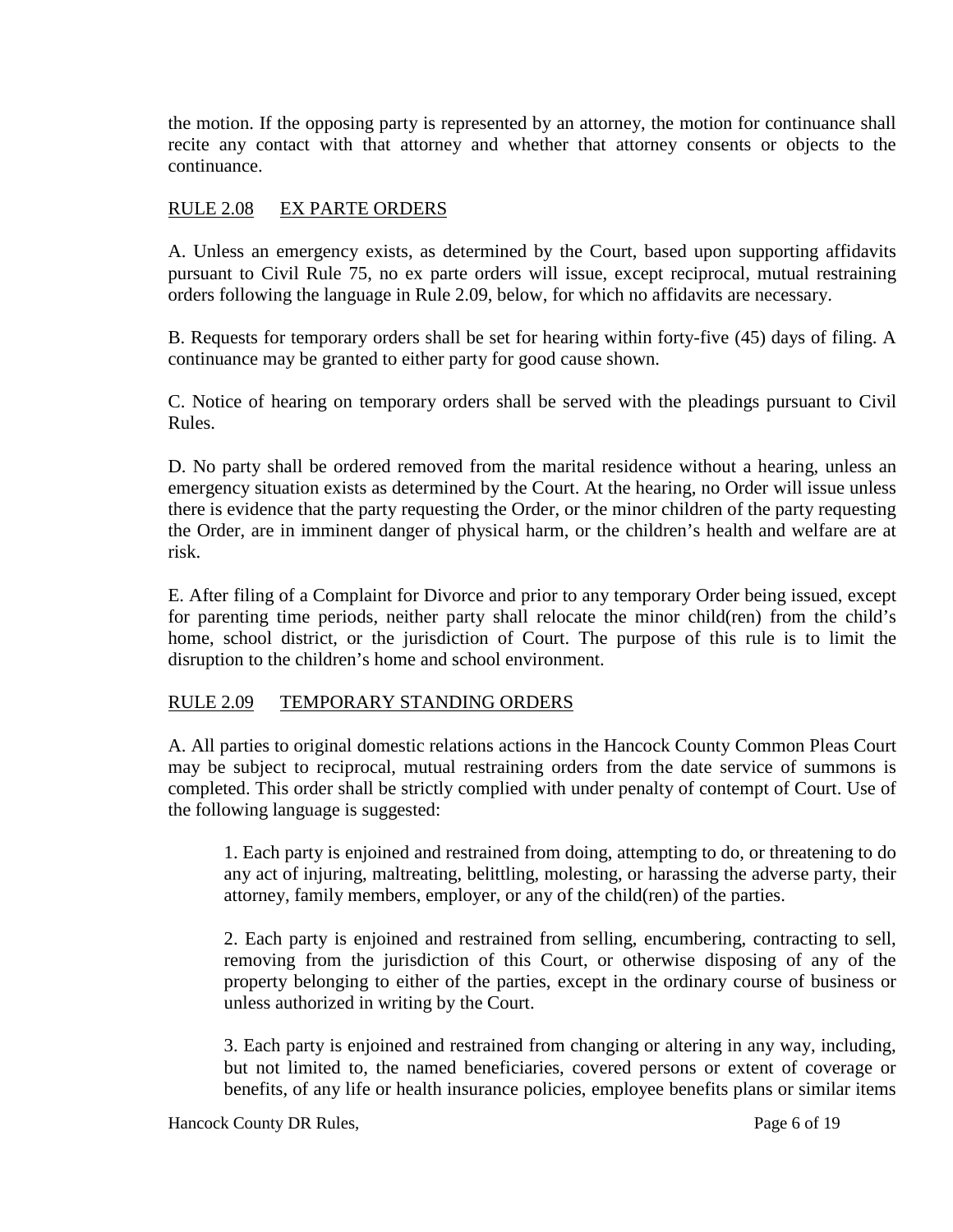or assets of a contractual nature, existing at the time of the filing of these proceedings, unless authorized in writing by the Court.

4. Each party is enjoined from removing any child(ren) who is/are subject to the jurisdiction of the Court in this matter from the jurisdiction of the Court without first obtaining consent, in writing, from the other party or the Court.

B. The following language shall appear on each restraining order issued by this Court. Attorneys are responsible for seeing that this language is incorporated into all existing orders. Any incident reports received by the Court will be forwarded to the attorneys for the parties or to the parties if unrepresented by attorneys.

This is a self-executing order and any law enforcement officer is ordered to enforce the same by using whatever means are necessary to maintain the peace.

Any law enforcement officer observing an apparent violation of this order shall forward a copy of the complete incident report to the Judge or Magistrate assigned to the case in Common Pleas Court.

C. In every original divorce or legal separation, the parties shall, not less than forty-five (45) days prior to the final pretrial conference in contested matters, whether requested through formal discovery, exchange all information and documents contained in Appendix B of these Rules.

### RULE 2.10 SERVICE BY POSTING

Pursuant to Civil Rule 4.4(A)(2) of the Ohio Rules of Civil Procedure, service by posting when the defendant's residence is unknown shall be at the following places:

Hancock County Courthouse City of Findlay Municipal Building Hancock County Job and Family Services Hancock County Domestic Relations Court

The Hancock County Clerk of Courts shall do the posting and note on the docket where and when notice was posted.

### RULE 2.11 DIVORCE HEARINGS AND PRE-TRIAL CONFERENCES

A. No contested divorces shall be set for hearing on the merits until such matter has been set for pre-trial conference unless waived by the Court.

B. Any requests for psychological evaluations, the appointment of a Guardian Ad Litem (GAL), conciliation, or mediation shall be made no later than the time of the first scheduled pre-trial conference, unless leave to file the request is granted by the Court.

C. A final pre-trial conference will be scheduled within thirty (30) days prior to the date set for final hearing.

Hancock County DR Rules, Page 7 of 19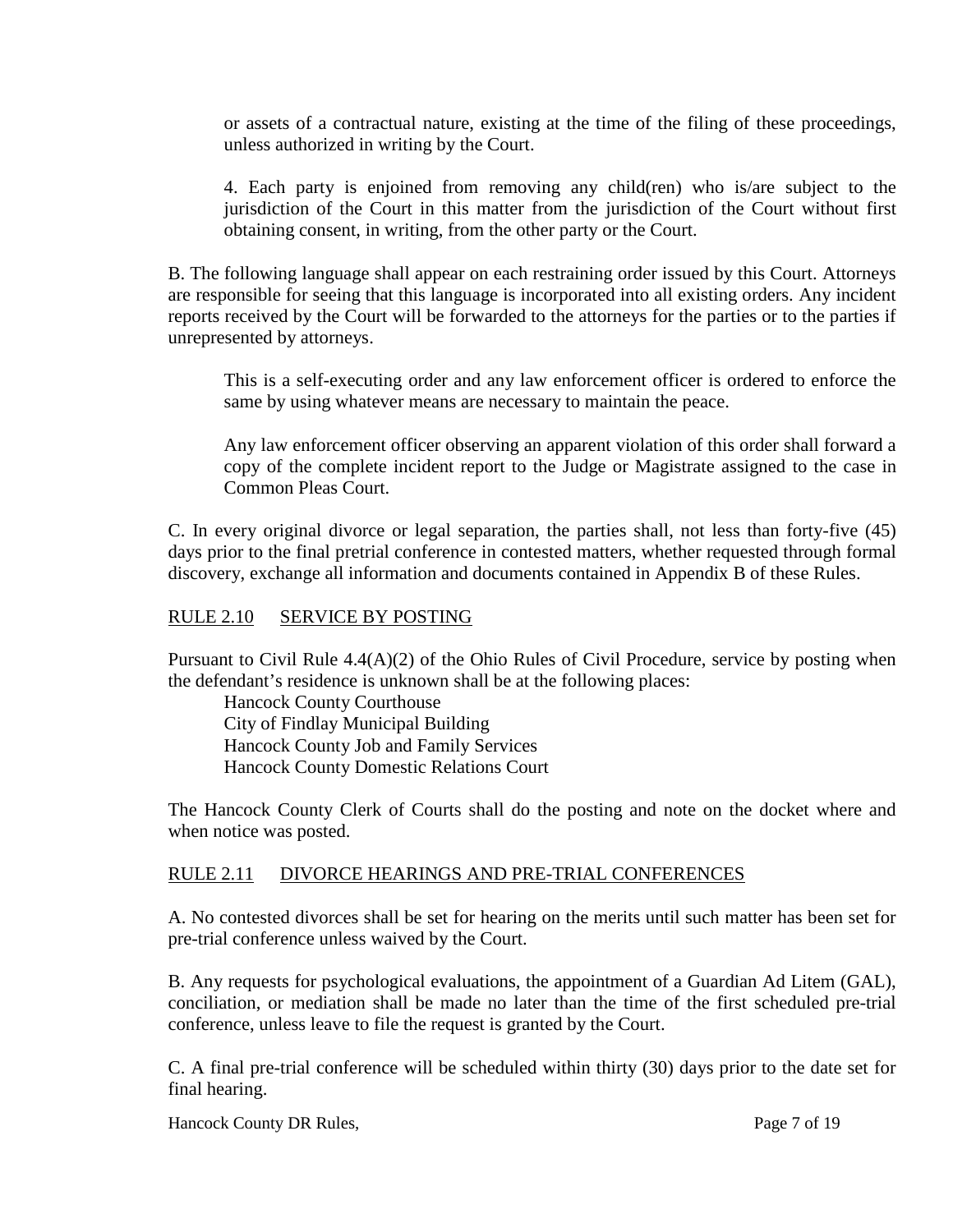D. The Domestic Relations Division must receive the H.O.P.E. Certificate for any party requesting to be named residential parent on or before the date of the final pre-trial conference.

E. All parties shall exchange all exhibits and have stipulations filed prior to trial.

F. Each party shall file and serve a pretrial memorandum, with a courtesy copy to the Judge or Magistrate assigned to hear the case, no later than seven (7) days prior to the date set for trial. The memorandum shall outline the issues before the Court, the party's position on the issues, and the bases for those positions. The Court may grant leave to file the pretrial memorandum within this time period if request is made, in writing, prior to the date the memorandum is due. Failure to timely file a pretrial memorandum may result in sanctions as the Court deems appropriate. If a party or the parties fail to submit proper evidence relating to the value of assets, the Court may continue the trial until such evidence is presented or appoint its own appraiser(s) and assess the costs and expenses to the parties.

# RULE 2.12 UNCONTESTED DIVORCES

Pursuant to Civil Rule 75(M), other credible evidence must corroborate grounds for divorce. The Court will permit a party to corroborate the grounds of the opposing party, absent evidence of fraud, connivance, coercion or other improper means. The good character of the party seeking an uncontested divorce should be assumed; therefore, it is not necessary to put on evidence of good character in an uncontested divorce.

# RULE 2.13 DISSOLUTION OF MARRIAGE

A. Petitions for dissolution of marriage that are not accompanied by a separation agreement, as required by law, are subject to dismissal. A petition for dissolution of marriage shall also contain a waiver of service pursuant to Civil Rule 4(D), or instructions to the Clerk for the service of summons.

B. Hearing on a petition for dissolution will not be completed until both parties have presented proof of attendance at the H.O.P.E. or equivalent class, when required.

C. The Court may dismiss upon its own motion any Petitions for Dissolution of Marriage that have not been heard or converted to a divorce action within ninety (90) days of the date of filing.

# RULE 2.14 MOTION FOR CONCILIATION

A. Any party moving for conciliation pursuant to Ohio Revised Code section 3105.091, shall set forth the name of the conciliator and shall generally describe the conciliation procedures requested. In addition, the movant shall guarantee the costs of such conciliation procedure. Motions for conciliation shall be made no later than the first pretrial conference for the case, unless leave is granted in writing by the Court to file the request at a later date.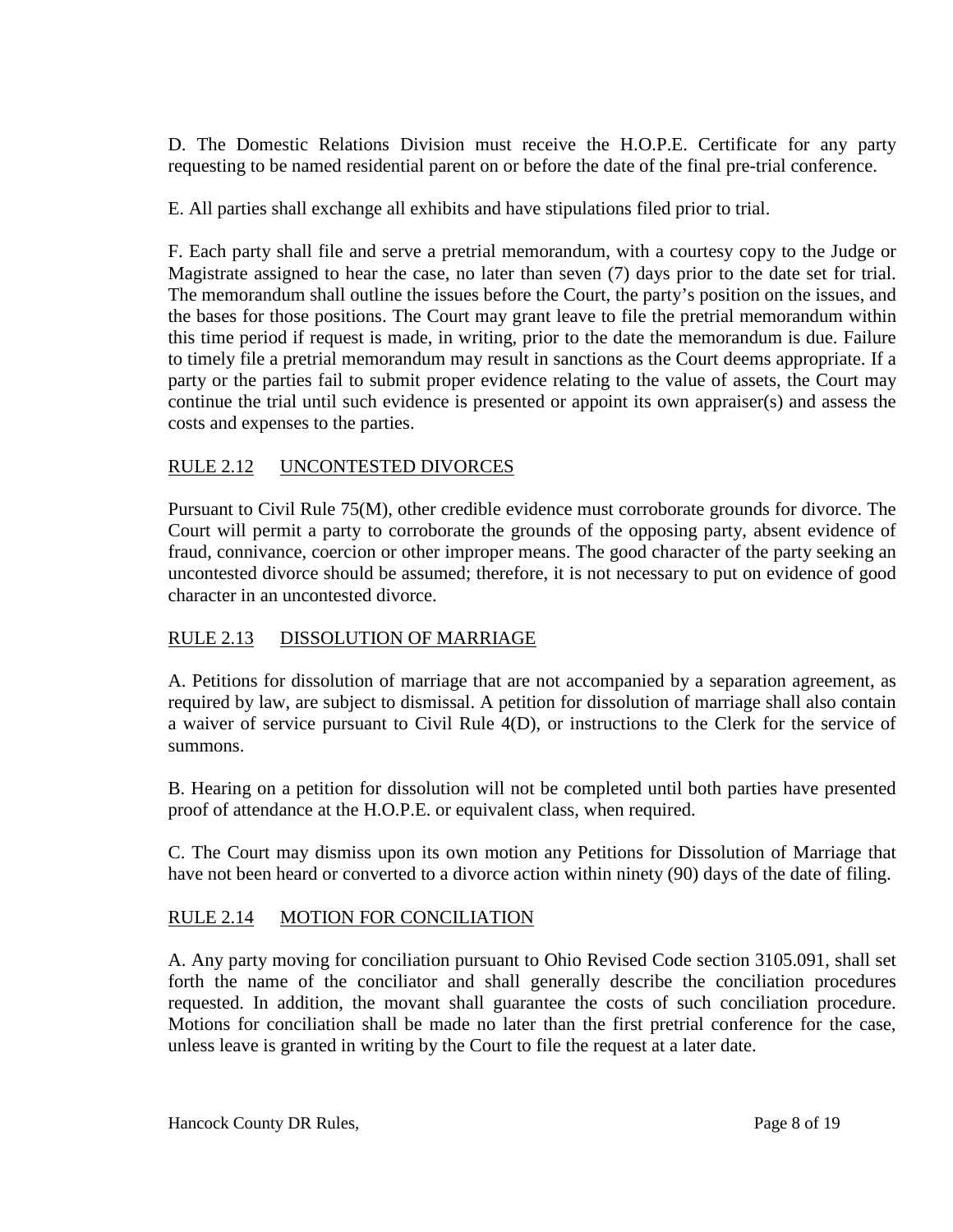B. If a motion for conciliation requests a conciliation procedure lasting more than ninety (90) days, the motion shall be set for oral hearing at the earliest possible time in order to determine the propriety of the request.

### RULE 2.15 MOTION FOR REALLOCATION OF PARENTAL RIGHTS AND RESPONSIBILITIES

A. No motion for reallocation of parental rights and responsibilities shall be heard by the Court until a pretrial conference is conducted on the motion, unless waived by the Court. Any requests for a guardian ad litem (GAL), psychological evaluations, or mediation should be made within fourteen (14) days of the first pretrial conference, unless otherwise permitted by the Court, and all appropriate cost deposits should be posted at the time of the filing of the request.

B. The above provision shall not apply if the motion to reallocate parental rights and responsibilities is a joint motion made by all interested parties.

# RULE 2.16 POST-JUDGMENT RELIEF ACCOMPANIED BY CITATION FOR **CONTEMPT**

A. Since contempt actions are controlled by Chapter 2705 of the Ohio Revised Code, any motion requesting a citation in contempt shall:

1. Specifically state the basis for the contempt citation, including the alleged contemnor's conduct and the order alleged to have been violated.

2. Contain notice of hearing, which after filing shall be submitted to the Judicial Assistant for scheduling.

3. Include the following language:

FAILURE TO APPEAR MAY RESULT IN THE ISSUANCE OF AN ORDER OF ARREST AND IN THE ISSUANCE OF AN ORDER FOR THE PAYMENT OF SUPPORT BY WITHHOLDING AN AMOUNT FROM YOUR PERSONAL EARNINGS OR BY WITHHOLDING OR DEDUCTION AN AMOUNT FROM SOME OTHER ASSET YOU MAY OWN.

YOU HAVE THE RIGHT TO COUNSEL AND IF YOU BELIEVE YOU ARE INDIGENT YOU MAY APPLY FOR COURT APPOINTED COUNSEL WITHIN THREE (3) BUSINESS DAYS AFTER YOUR RECEIPT OF THIS SUMMONS.

THE COURT MAY REFUSE TO GRANT A CONTINUANCE AT THE TIME OF THE HEARING FOR THE PURPOSE OF YOUR OBTAINING COUNSEL, IF YOU FAIL TO MAKE A GOOD FAITH EFFORT TO RETAIN COUNSEL PRIOR TO THE HEARING.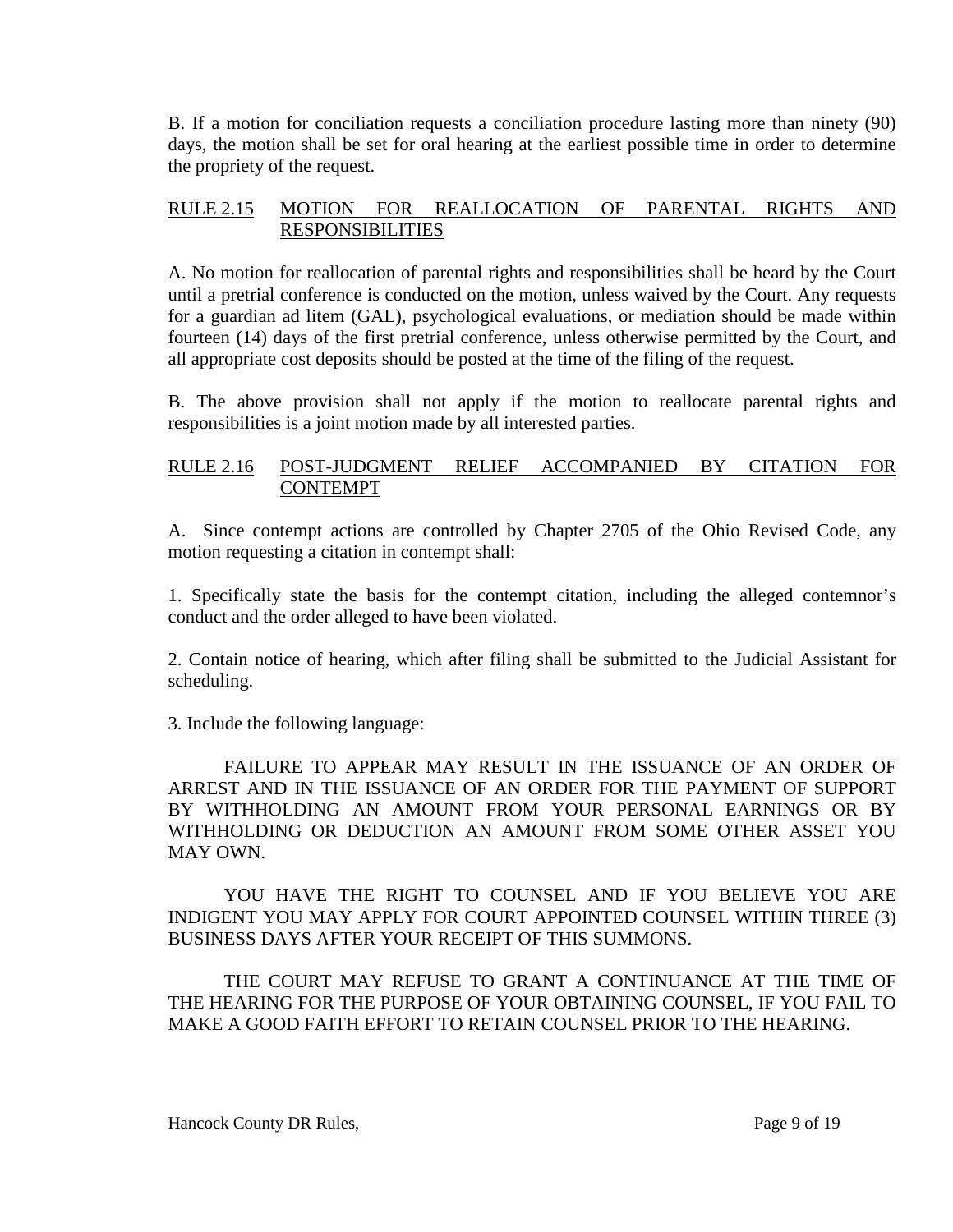### IF YOU ARE FOUND GUILTY OF CONTEMPT, THE COURT MAY IMPOSE A FINE, A DEFINITE TERM OF IMPRISIONMENT OF NOT MORE THAN 180 DAYS IN JAIL, OR BOTH, AND THE ASSESSMENT OF COURT COSTS.

B. Notice of such motion and of the hearing thereon shall be served upon the subject party pursuant to the rules of service of summons contained in Civil Rule 4 through Civil Rule 4.6, incl., and the responsibility for initiating such service shall be on the person filing the motion.

C. Motions to show cause shall be heard within thirty (30) days of their filing, or as soon thereafter as the Court's docket will permit. One continuance may be granted to either party for good cause shown.

D. Any finding in contempt on the part of a party will include an assessment of costs and may include an award of reasonable attorney's fees and costs. Unless proper evidence is presented justifying a higher fee awarded, the Court will not award attorney's fees in excess of \$250.00.

### RULE 2.17 CHILD SUPPORT ENFORCEMENT AGENCY (CSEA)

A. The parties or counsel are responsible for providing sufficient copies of orders, prepared by them, establishing or modifying child support or health insurance obligations so that service upon the Hancock County Child Support Enforcement Agency (CSEA) can be made.

B. When an objection to an administrative decision by the CSEA is filed with the Clerk of Courts, the CSEA shall be notified and shall provide to the Court the administrative records relating to the administrative action. A CSEA representative is not required by the Court to appear at the hearing. It is the parties' responsibility to have a CSEA representative available for hearing if they desire to inquire of that representative at hearing.

# RULE 2.18 CONTINUING JURISDICTION - POST JUDGMENT RELIEF

A. Post-decree motions shall contain a description of the part of the original order sought to be changed, the change requested, and a complete statement of the movant's reasons and/or basis for change, as well as a citation to pertinent Ohio Revised Code Sections. Failure to supply this information may result in the motion being dismissed.

B. All motions to invoke the continuing jurisdiction of the Court in all domestic relations and related matters shall be made by written motion filed in the original action. The motions shall be accompanied by instructions to the Clerk for service of notice on all parties as set forth in Civil Rule 4 through 4.6, inclusive.

C. Service and notice shall be made to all parties individually. Notice to an attorney is not proper service on a party. Courtesy copies to opposing counsel are appropriate if the party has reason to believe that prior counsel is still representing the other party.

D. In all motions for modification of support, the modification shall be effective as of the date of the filing of the request for the modification, unless otherwise directed by the Court or required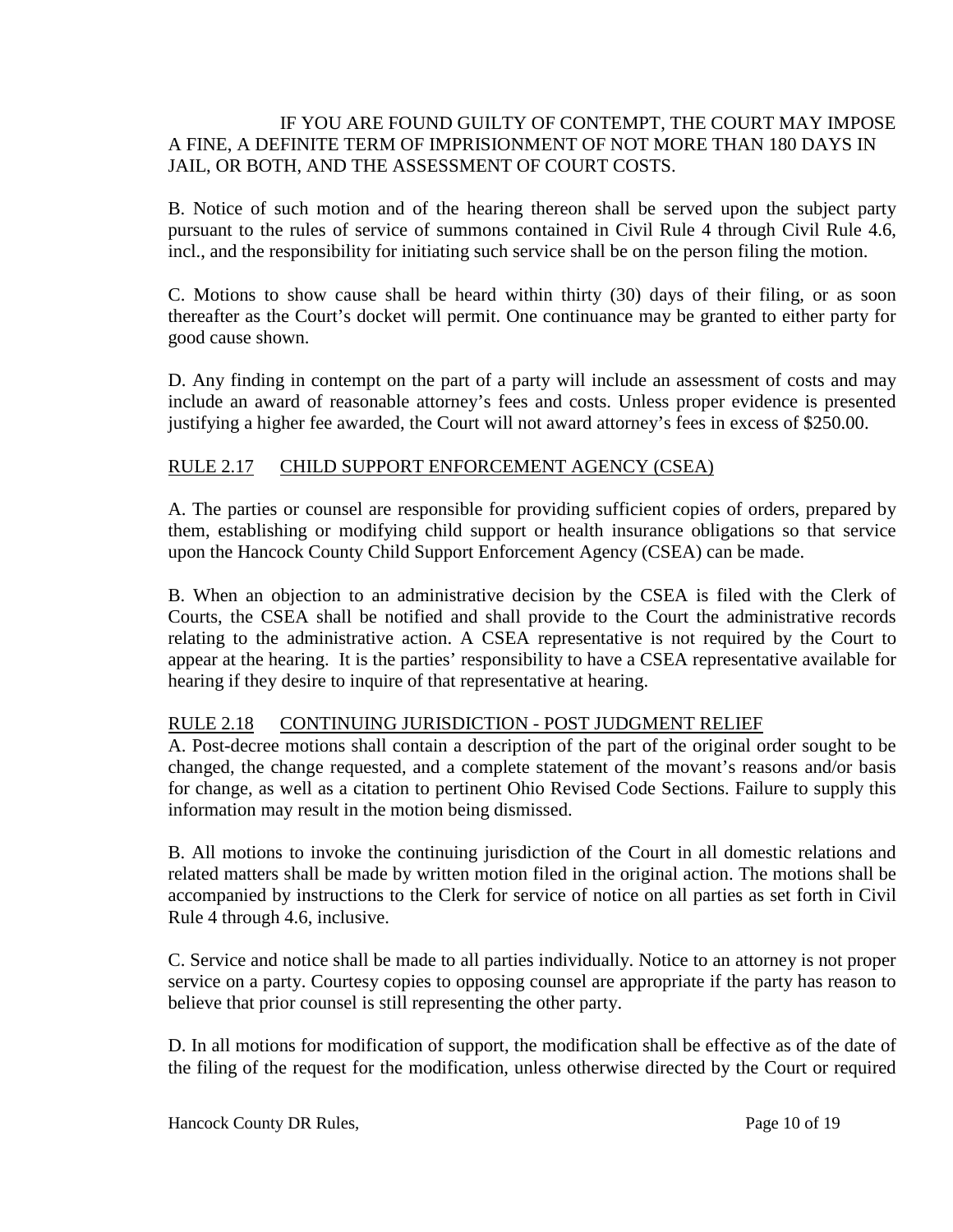by statute. All modifications or terminations of child support based on the emancipation of a child shall be effective on the date of such occurrence.

### RULE 2.19 REMOVAL FROM COUNTY AND LONG DISTANCE PARENTING TIME

A. If any legal custodian and residential parent of a minor child or children subject to the jurisdiction of the Court intends to move more than 150 miles from the child(ren)'s residence, then such party shall file a written notice of relocation at least 30 days in advance of such removal and serve said notice of relocation upon the other parent. A period of less than 30 days may be appropriate in emergency situations.

B. If any legal custodian and residential parent of a minor child or children subject to the jurisdiction of the Court moves more than 150 miles from the child(ren)'s residence then, if the Court determines it to be in the best interest of the child(ren), Appendix F to these Domestic Rules shall become the Order of the Court.

C. If a written notice of relocation is filed and served as required herein, and no objection or request for hearing is filed within 30 days of the filing of the notice of relocation and served on the party filing the notice of relocation, then Appendix F Standard Order shall become the order of the Court.

### RULE 2.20 JUDGMENT ENTRIES

A. All judgment entries in this Court in domestic relations and related matters shall include approval by signature of both parties and/or their attorneys and a recommendation and approval of such judgment entry by the magistrate. Such judgment entry shall also recite the waiver of the decision by the magistrate, when appropriate. Judgment entries prepared from a Court decision or upon an agreement placed on the record may omit the signature of represented parties.

B. All orders for child support, and for spousal support when payable through the Child Support Enforcement Agency (CSEA) in accordance with Ohio Revised Code section 3121.441, shall include an additional order that two (2%) percent of such ordered amount be paid as processing fee and shall recite that such payments are to be made through the Child Support Enforcement Agency (CSEA). All orders for child support and/or for spousal support that are to be administered by the CSEA shall include the parties' current addresses in the caption of the case document. All such orders must state the child support in a monthly amount, regardless of the frequency of the payments to be made.

C. All judgment entries that establish or modify child support shall include all mandatory statutory notices and requirements. The language in the "Child Support Orders for Obligors and Obligees," found at Appendix C of these Rules, shall be incorporated into all such support orders. All judgment entries that include child support must have a child support worksheet attached and shall specifically state the reason for any deviations from the support calculation.

D. Temporary child support and spousal support arrearages shall be preserved unless they are specifically waived or modified in the final judgment entry.

Hancock County DR Rules, Page 11 of 19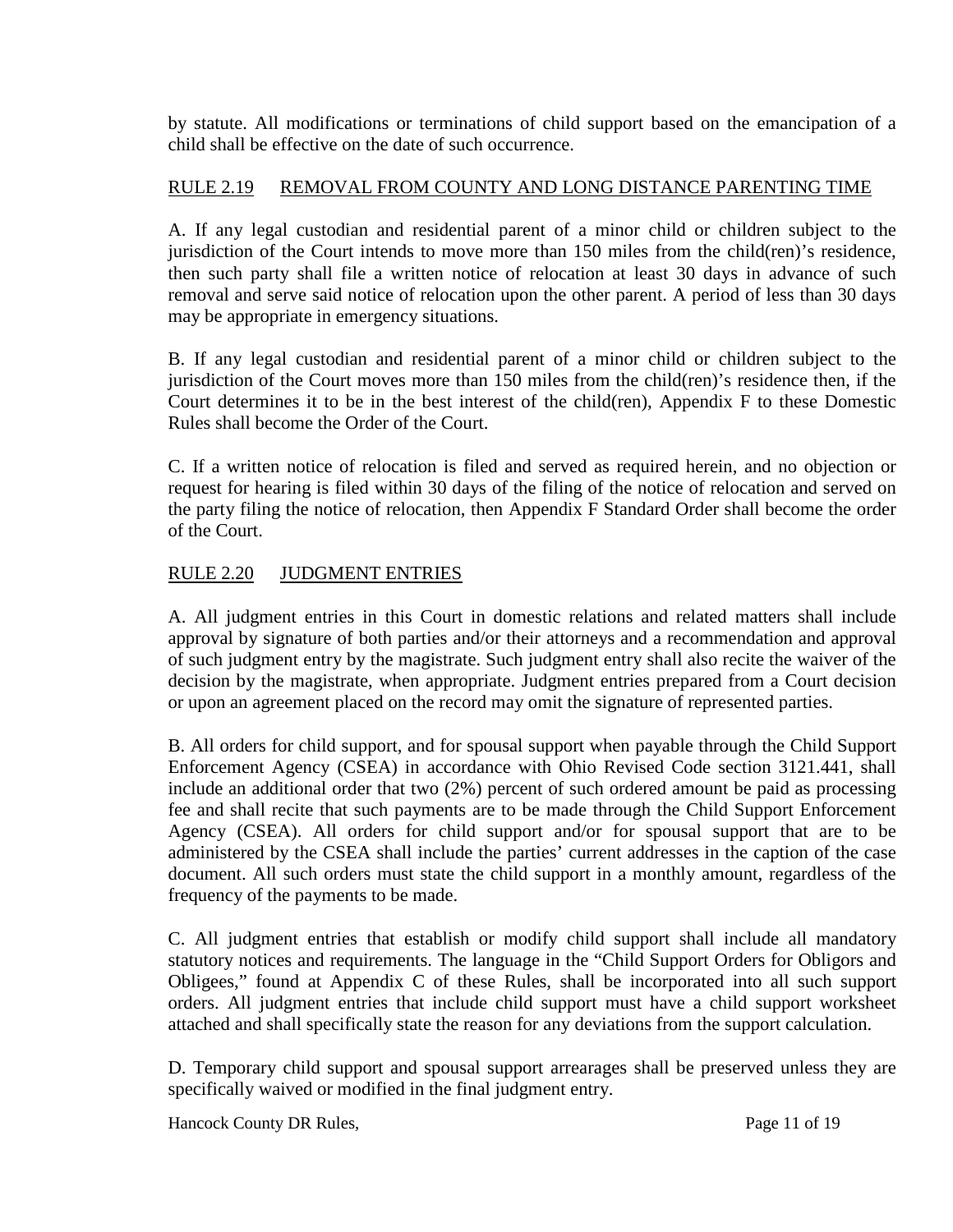E. All judgment entries that include an incorporation of a separation agreement in the entry shall have attached to such judgment entry a copy of the separation agreement or other document that is incorporated.

F. All judgment entries shall dispose of all matters involved in the proceedings, including costs, interest and attorneys' fees.

G. The following language is required in all orders pertaining to the allocation of parental rights and responsibilities:

- 1. The residential parent will, in spite of any differences with the other parent, discuss with that parent matters pertaining to the children's welfare, health and education, knowing full well that the general welfare of the children is of paramount importance.
- 2. Each of the parents shall encourage the children to respect, honor and love the other parent, and neither parent shall use the children to solve differences between themselves.
- 3. The residential parent shall:
	- a. Take any necessary action with the school authorities of the schools in which the children are enrolled to:
		- (1) List the other party as a parent of the child(ren).
		- (2) Authorize the school to release to the other parent any and all information concerning the child(ren).
		- (3) Make sure that the other parent receives copies of any notices regarding the child(ren).
	- b. Promptly transmit to the other parent any information received concerning parent-teacher meetings, school club meetings, school programs, athletic schedules, and any other school or extracurricular activities in which the child(ren) may be engaged or interested.
	- c. Promptly after receipt of same, furnish to the other parent a copy of the child(ren)'s grade report cards and copies of any other reports concerning the child(ren)'s status or progress; alternatively, to provide all information necessary for the other parent to have access to the information directly from the school through electronic or other means.
	- d. Promptly inform the other parent of any illness of the child(ren) that shall require medical attention.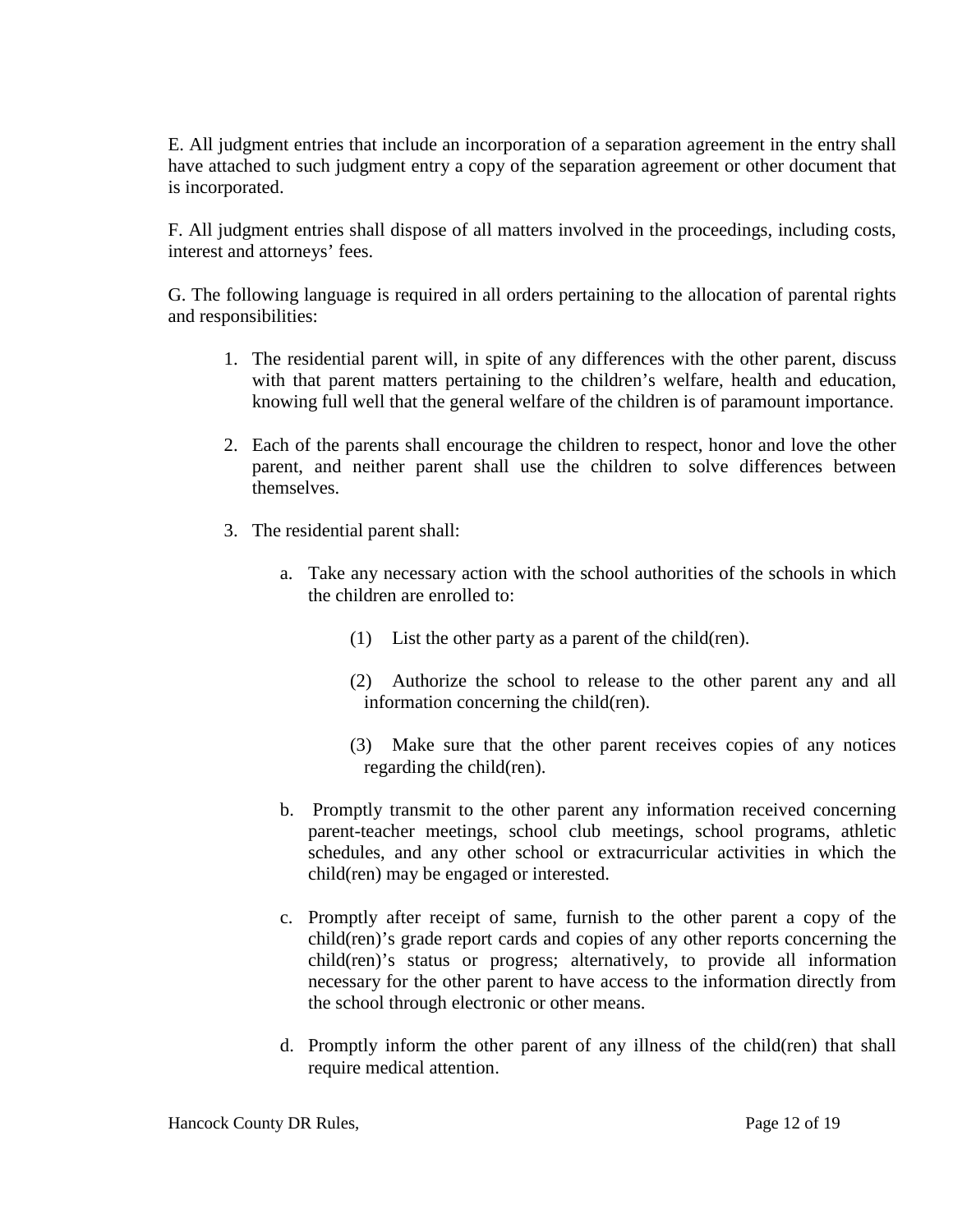- 4. Further, open and free communication between the child(ren) and the other parent shall be encouraged and neither parent shall do anything to impede or restrict communications between the child(ren) and the other parent. A parent may place reasonable limits on communication from or with the other parent to promote the child(ren)'s activities, health, and welfare, and to avoid interference with the parent's scheduled time with the child(ren).
- 5. Each parent shall refrain from criticizing the other parent in the presence of the child(ren).
- 6. Neither of the parents shall attempt to modify the religious practices of the child(ren) without first having consulted each other and, in the event of disagreement, the Court.

H. In all matters involving children, the requisite order regarding health insurance coverage shall be a part of the final Order of Divorce or Dissolution. See Appendix D.

I. Counsel for the party in whose favor a judgment is rendered, or who is directed to do so by the Court, shall, within ten (10) days thereafter, unless further time be given by the Court, prepare and submit a judgment entry to opposing counsel who shall approve or reject same within ten (10) days after its receipt. All objections to such proposed judgment entry shall be in writing and may be answered in writing. If an agreement of the parties is placed on the record, the Court will approve a Judgment Entry that contains the agreement even if a party or attorney fails to approve the Judgment Entry. Failure to timely submit a judgment entry may result in sanctions being imposed by the Court, including but not limited to the dismissal of the pending matter or an award of attorney fees related to the preparation of the judgment entry by opposing counsel. A party may submit a proposed judgment entry with a motion to journalize that entry if the other party has failed to timely prepare or review a judgment entry setting forth any action that was placed on the record.

# RULE 2.21 COPIES

In any proceeding in which child support is ordered or modified, or in which spousal support will be payable through the HCCSEA, the parties shall submit an additional copy of the Judgment Entry to the Clerk for the HCCSEA. If requested, the Clerk of Court will put copies of filed Judgment Entries in local attorneys' boxes, so long as the Clerk of Courts is provided the requisite number of copies. If any attorney or party desires a copy of a Judgment Entry mailed to them, they must supply a self-addressed envelope with sufficient postage.

An additional copy of all continuance requests, briefs and any replies or responses to them, memoranda and other similar documents which request action by the Court, together with a proposed entry, should be provided to the Judge or Magistrate to whom the matter is assigned immediately following the filing of the documents with the Clerk of Courts.

# RULE 2.22 PARENTING CLASSES - ATTENDANCE REQUIRED.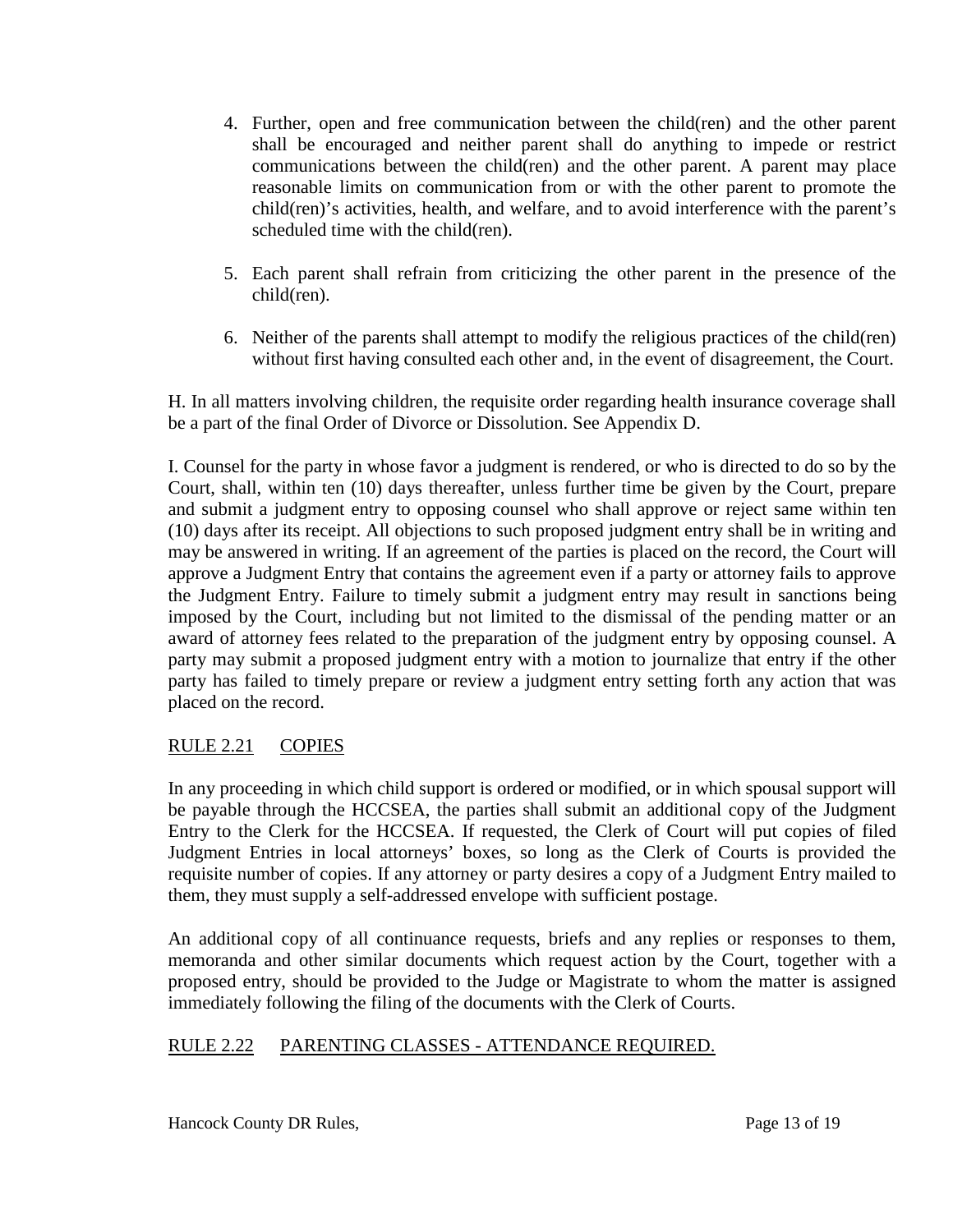- A. All parties involved in new cases filed in the Hancock County Common Pleas Court which involve an allocation of parental rights and responsibilities, shared parenting, or otherwise involve parenting time, are required to complete a parenting class.
	- 1. Parties with minor children who are in kindergarten through the commencement of 11th grade shall have their children complete an age appropriate class for children of divorce.
	- 2. The children are only required to attend one class.
- B. All parties with post-decree motions filed in the Hancock County Common Pleas Court which seek the modification of an allocation of parental rights and responsibilities, shared parenting, or parenting time, are required to complete a parenting class.
- C. From time to time, the Court will approve parenting and children's classes and will designate classes to be attended. A list of approved classes will be available at the Domestic Relations Division. From time to time, the list will be updated and posted on the Common Pleas Court website.
- D. The parties shall each file a certificate of attendance with the Clerk of Courts. The party that facilitated the children's attendance shall file the children's certificate of attendance with the Clerk of Courts.
- E. In new cases, final hearing will not be completed until the Domestic Relations Division receives the certificates of attendance of the parties to a dissolution, or of the plaintiff in a divorce or custody proceeding.
- F. In post-decree cases seeking modification of prior orders, final hearing will not be completed until the Domestic Relations Division receives the certificate(s) of attendance of the party or parties seeking modification of the prior orders.
- G. A party's parental rights or parenting time may not be enforced by the Court until that party complies with the parenting class requirements.
- H. Each party shall be responsible for payment of the cost of their own participation in the parenting class. In the event of indigency, disability, or lack of computer access, a party may request special accommodation from the Court.

# RULE 2.23 PARENTING TIME

Absent a stipulation of the parties, Appendix E or F, as supplemented with Appendix G, of these Local Rules will be the standard parenting time order of the Court, unless the Court determines that such order would not be in the best interests of the child(ren). In each case in which Appendix E or F is the order of the Court, there shall be, attached to the entry in which the order occurs, a certification (Appendix H) that each party has been provided with a complete copy of the applicable parenting time appendix. The certification shall be signed by counsel for the party, if any, and by the party acknowledging receipt of the Appendix. Appendices E and F should not be attached to an entry, without prior approval of the Court. The judgment entry shall include language that acknowledges the parties' receipt of the applicable Appendix and/or the separate Appendix H.

# RULE 2.24 PSYCHOLOGIAL EVALUATIONS

Hancock County DR Rules, Page 14 of 19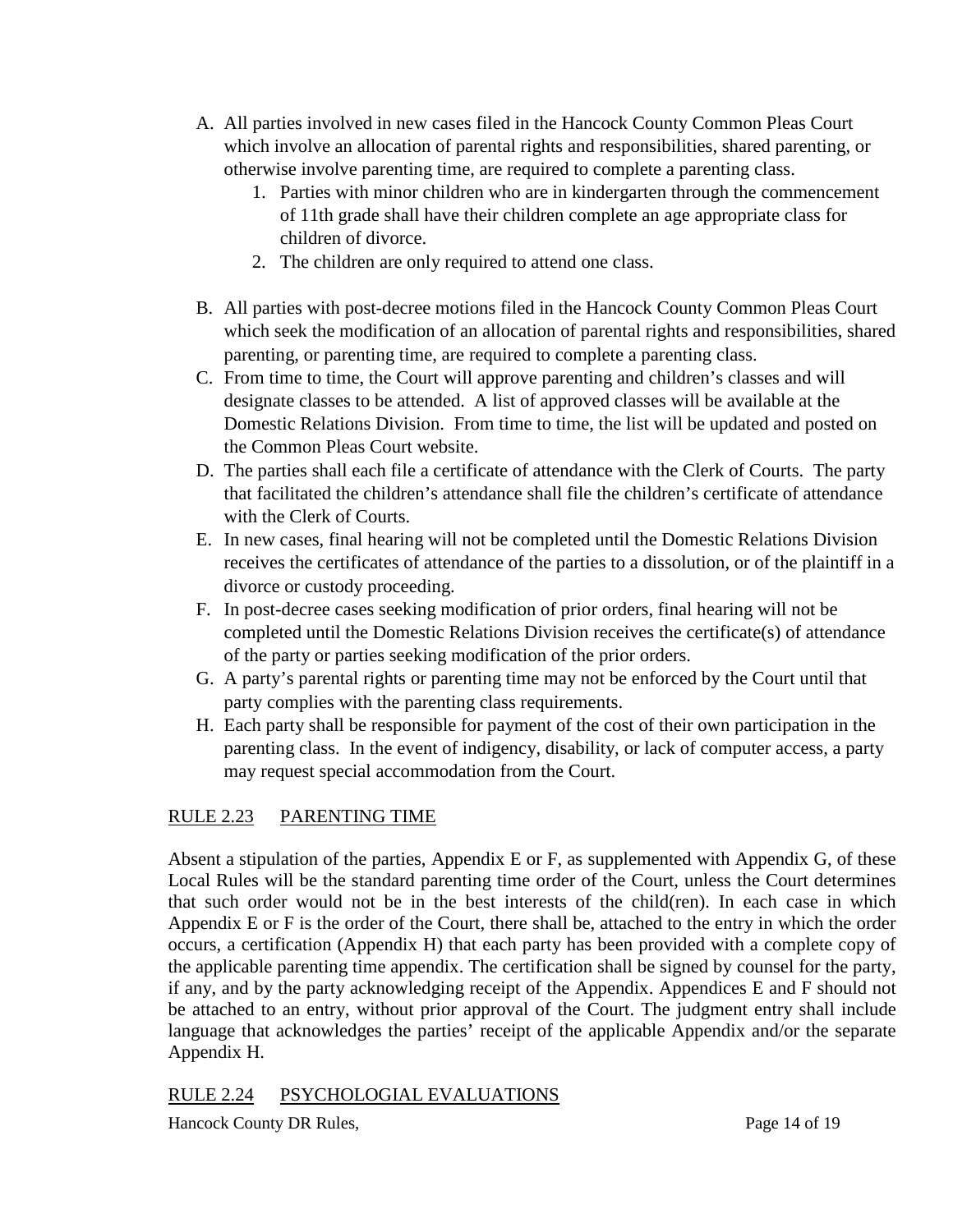A. If any party wishes to have any minor child(ren) who are involved in a dispute as to the allocation for parental rights and responsibilities evaluated by a psychologist or psychiatrist for the purpose of testimony at a Court hearing he/she must obtain the consent of the Court prior to such evaluation.

B. In no event will an expert be permitted to testify regarding such an evaluation if the above procedure is not followed.

C. The Court may order psychological evaluations of the entire family at any time during a contested matter, upon the request of any party or upon the Court's own motion. The Motion for psychological evaluations should include a recommendation as to who will perform the evaluation. The reports from the psychological evaluations will be made available to counsel for the parties, and the GAL if one has been appointed, unless good cause is found which would justify restriction of access to said evaluations, and the parties will have the opportunity to depose or subpoena the evaluator for hearing. By requesting the evaluation, the party or parties consent(s) to the Court considering the Court ordered psychological reports, even if the evaluator is not called upon to testify.

D. Unless otherwise agreed by the parties or ordered by the court, the costs associated with a psychological evaluation will be assessed against the party requesting the evaluation. If the Court, upon its own motion, orders psychological evaluations, the costs associated with a psychological evaluation, unless otherwise ordered, will be assessed equally against the parties.

# RULE 2.25 MEDIATION

A. The Court adopts Rule 1.12 of The Hancock County Civil Rules in the Common Pleas Court" (Hancock Civ. R.), as supplemented in this Rule, to effect mediation in the Domestic Relations Division of the Court.

B. In cases where violence or fear of violence is alleged, suspected, or present, and in addition to any other requirements set forth by Rule, mediation shall proceed only if the following conditions are met:

1. The person who is or may be the victim of domestic violence is fully informed, both orally and in writing, about the mediation process, his or her right to decline the mediation process, and his or her option to have a support person present at mediation session(s);

2. The parties are able to mediate without fear of coercion or control;

3. Security, if deemed necessary by the court, is provided for the safety of the person who is or may be the victim of domestic violence and all other persons present at the mediation.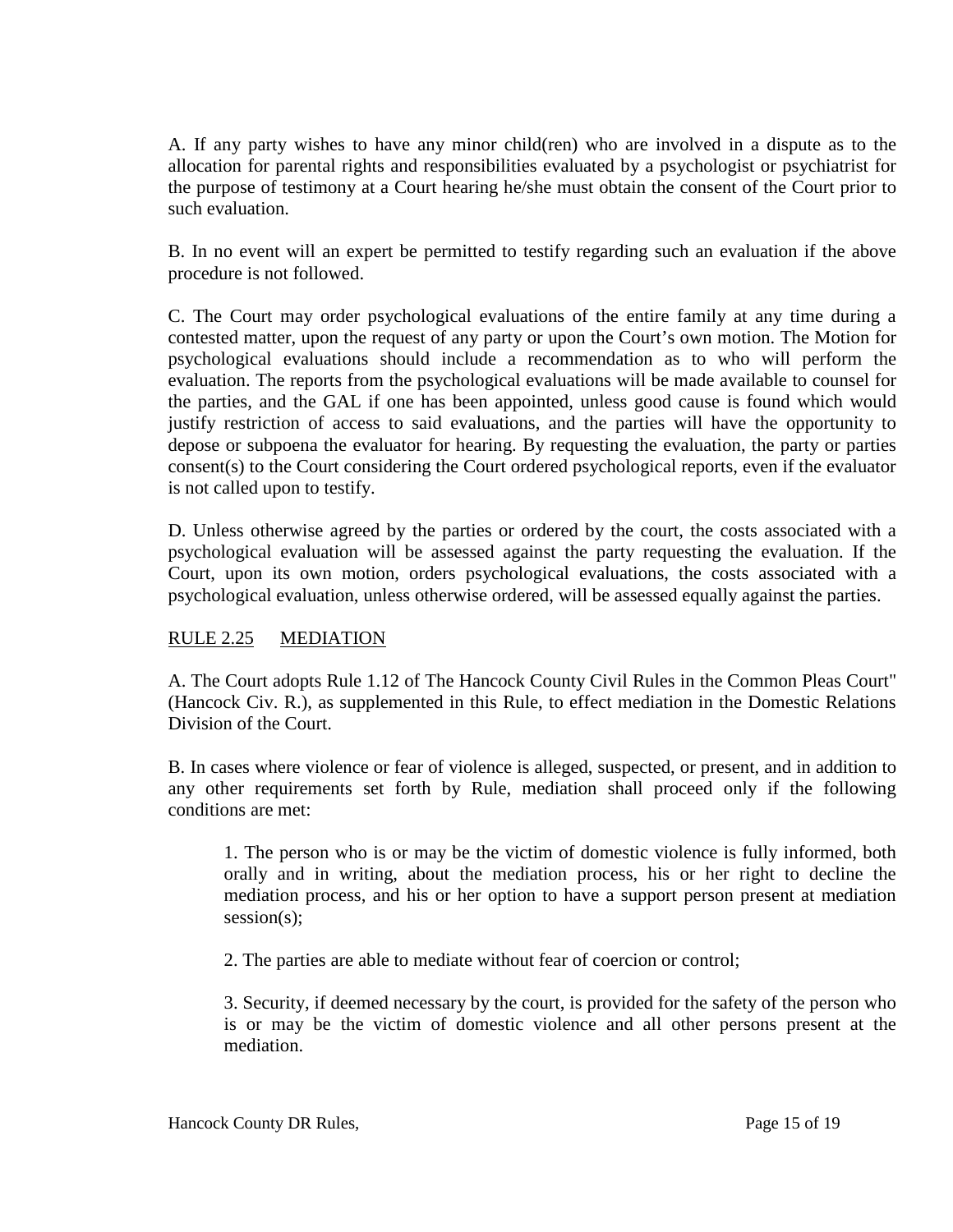In such cases, the mediator is authorized to terminate mediation if the mediator believes there is a threat of domestic violence or coercion between the parties.

C. If a party has been convicted of domestic violence or another offense involving physical harm to a family or household member at the time of the offense, or a party has been determined to the perpetrator of an abusive act toward a child, the court shall hold a hearing on the request for mediation and shall make written findings of fact regarding the parties' best interests prior to referral to mediation. The parties have the obligation to disclose to the court any information regarding prior convictions for violence against family or household members or adjudication as a perpetrator of child abuse. The court shall also consider any stalking, domestic violence, or temporary protection orders issued against either party to protect the other party or any children of the parties.

# RULE 2.26 FAMILY FILES

A. Documents that fall outside the scope of "court documents" as defined in Rule 44(C) of the Ohio Rules of Superintendence for the Courts of Ohio shall be maintained in the "family file" at the Domestic Relations Division and shall not be maintained in the court records that form the public case file.

B. The family file shall contain the following items:

(i) Health care documents, including but not limited to physical health, psychological health, psychiatric health, mental health, and counseling documents;

(ii) Drug and alcohol use assessments, screens and reports, and pre-disposition treatment facility reports;

(iii) Guardian ad litem reports, including collateral source documents attached to or filed with the reports;

(iv) Home investigation reports or home studies, including collateral source documents attached to or filed with the reports;

(v) Child custody evaluations and reports, including collateral source documents attached to or filed with the reports;

(vi) Domestic violence risk assessments, reports and screens;

(vii) Genetic testing results;

(viii) Supervised parenting time or companionship or visitation records and reports, including exchange records and reports;

(ix) Financial records and financial disclosure statements regarding property, debt, taxes, income, and expenses, including collateral source documents attached to or filed with records and statements, including but not limited to income tax returns and wage records; (x) Asset appraisals and evaluations.

C. The documents that are placed in the family file are not evidence, except as otherwise admitted in accordance with state law or local rule. Parties shall not deliver evidentiary materials to the Clerk or Court for placement in the family file in lieu of admission at hearing. Exhibits admitted at hearing shall not be placed in the family file after hearing.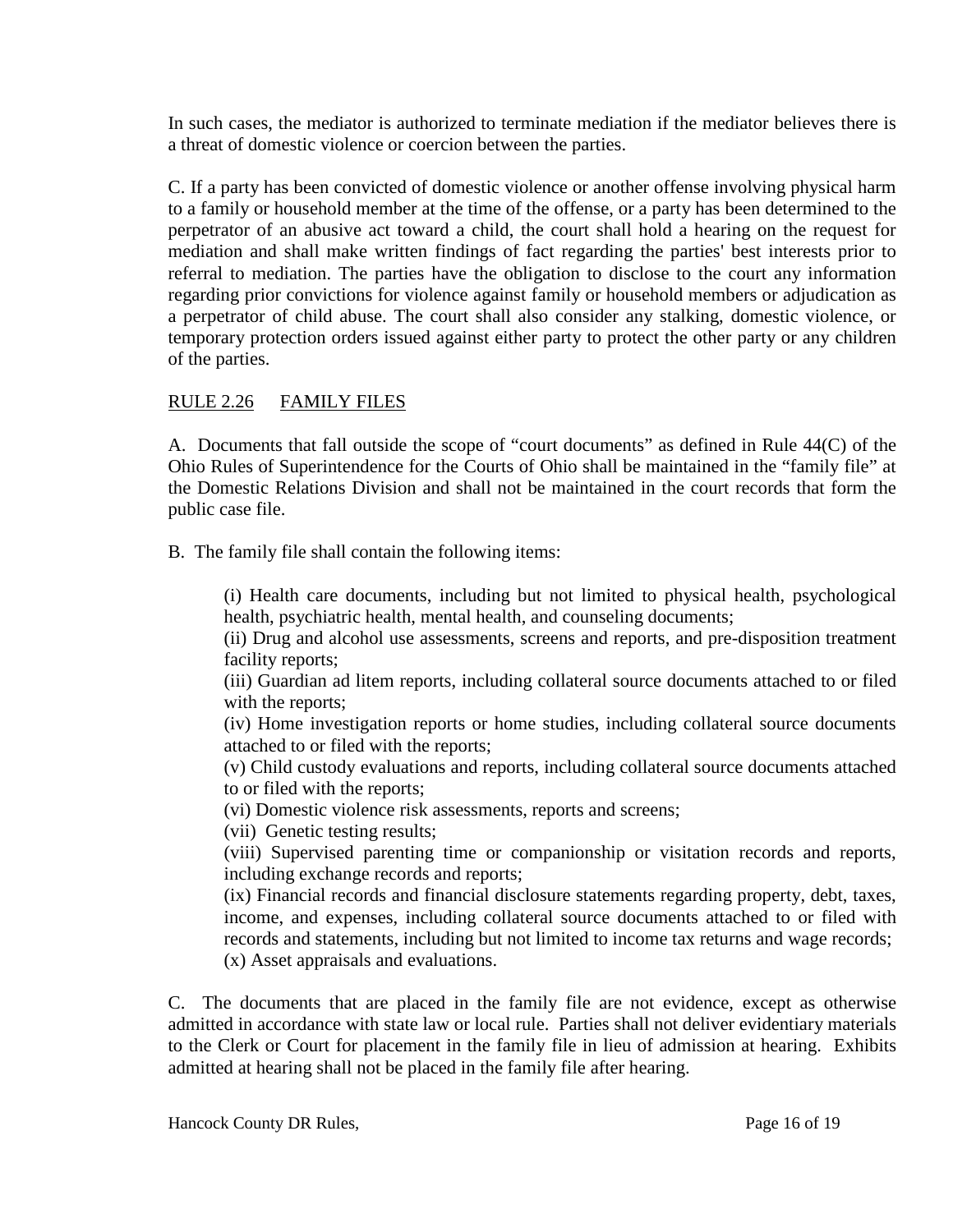D. The court records that form the public case file shall include a "Family File Notice" for each document that has been placed in the family file for that public case file. The Clerk of Courts or the Judicial Assistant receiving the document for placement in the family file shall prepare the Family File Notice and provide notice to the parties of the filing of the Family File Notice.

E. Upon motion of any party or upon the Court's own motion, other documents containing sensitive personal information may be ordered to be maintained in the family file.

F. The contents of the family file may be inspected by the parties, an attorney for one of the parties, or a guardian ad litem (GAL) upon request filed with the Clerk. Inspection of family files may be permitted by others upon motion to the Court and for good cause shown. Authorized viewers may take notes while reviewing the contents of the documents, but they are prohibited from copying those documents, distributing them, or showing them to unauthorized individuals, or from removing them from the Courthouse. These documents shall be returned to the custody of the Domestic Relations Judicial Assistant or other Court staff upon completion of review.

G. Notwithstanding the provisions of this Rule, the Court may order certain confidential documents to be filed under seal by the Clerk. Such documents shall not be accessible to any person without a court order.

H. The documents placed in a Family File are not part of the Case File as defined in Sup. R.  $26(B)(1)$ , and are not exhibits, depositions or transcripts as provided in Sup. R.  $26(F)$ . This local rule is established pursuant to Sup. R. 26(G). Unless admitted as an exhibit at hearing, or otherwise removed from a Family File pursuant to an order of the Magistrate or the assigned Judge, the documents placed in a Family File shall be retained for one year after the adjudication of the complaint, petition, or post-decree motion. In the absence of any pending post decree motions, after the passage of one year after the adjudication of the complaint, petition, or postdecree motion, the Court may securely destroy the documents and the Family File without further notice to the parties.

# RULE 2.27 GUARDIANS AD LITEM

A. The Guardian ad Litem's role is to conduct an investigation as to the character, family relations, and past conduct of the parties and child(ren) involved in a pending action and to be an advocate for the best interest of the minor child or children in the divorce or postdivorce/dissolution case in which appointed. The Guardian ad Litem will comply with the requirements and expectations found in Rule 48 of the Rules of Superintendence for Courts of Ohio ("Rule 48"). The Guardian ad Litem's role does not include conducting discovery for the attorney or parties in the case or making the final decision in a case.

B. The Court may appoint a volunteer or an attorney as a Guardian ad Litem. Prior to appointment as a Guardian ad Litem, the appointee must have completed training as required by Rule 48. Each volunteer and attorney must meet ongoing educational requirements prescribed by that Rule.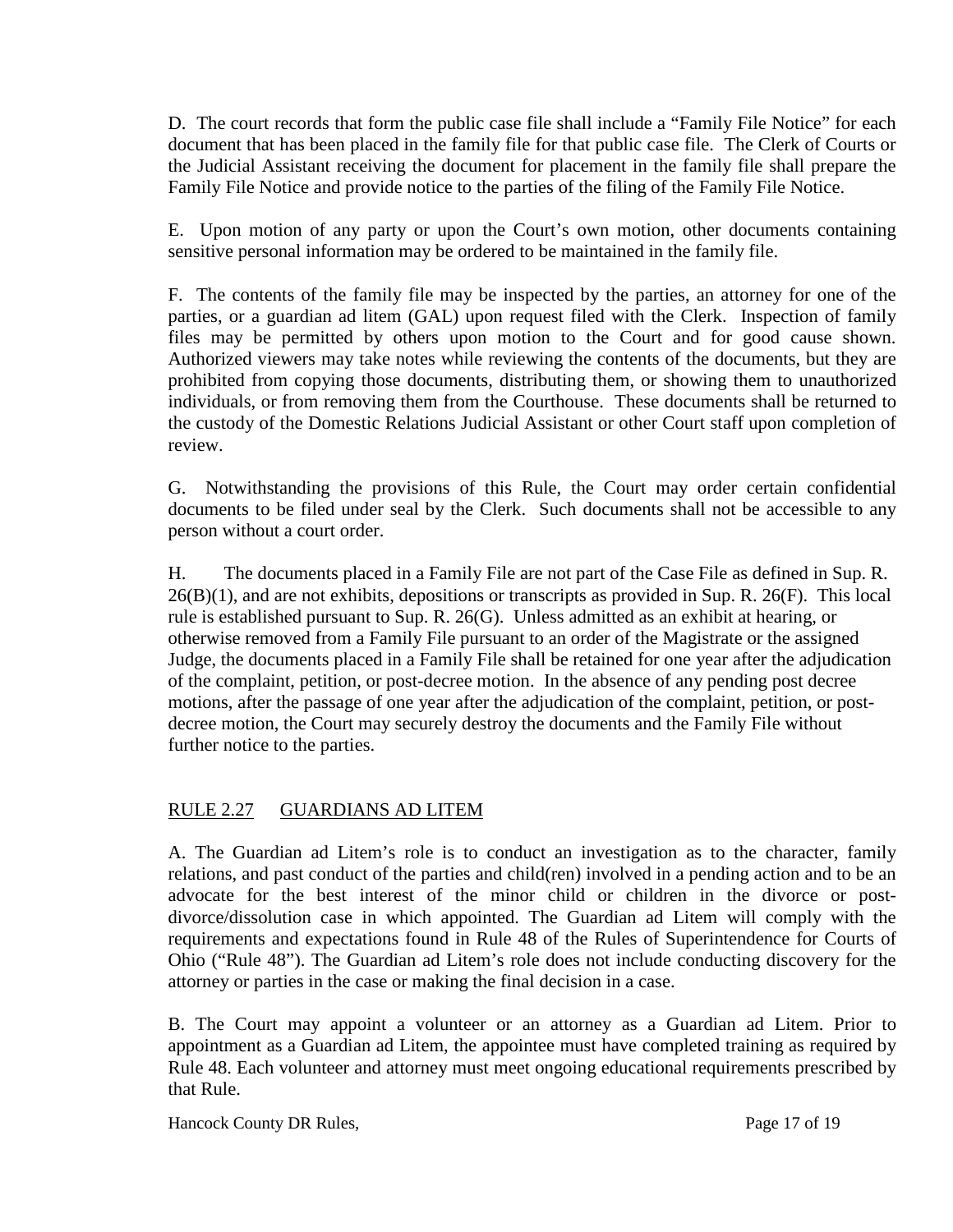C. A Guardian ad Litem may be appointed by the Court as an investigative "friend of the Court" upon the Court's own motion or upon the motion of any party. The Guardian ad Litem shall have access to all information relating to the case that is subject to discovery by the parties and related to the children's care. At the direction of the Court, the Guardian ad Litem may be present during any in camera interview of the minor child(ren).

D. Upon written request by a volunteer Guardian ad Litem, with notice to the parties, the Court may appoint an attorney to assist the Guardian ad Litem in the Court proceedings. If the children are joined as parties to the action, the Court may appoint an attorney to represent the child(ren). The Guardian ad Litem, through an attorney licensed to practice law in the State of Ohio, is authorized to file motions to continue scheduled hearings and to file motions related to the immediate needs of the child(ren), and other documents as directed by the Court, and shall serve all such documents on all parties to the action.

E. At least seven (7) days prior to the final hearing in a pending action, or as otherwise directed by the Court, the Guardian ad Litem shall submit to the Court a written report of the investigation, including the extent and nature of the investigation and the recommendation(s) relating to the allocation of parental rights and responsibilities, with the basis for such recommendation as it relates to the child(ren)'s best interests. The Court shall notify the parties of the availability of the Guardian ad Litem report for review at the Court. At the conclusion of all evidence and as part of the hearing process, the Guardian ad Litem shall orally submit any amended or supplemental recommendations based upon facts presented by the parties at hearing. The report of the Guardian ad Litem shall be made a part of the record as a Court exhibit in a contested proceeding.

F. The Guardian ad Litem shall attend all Court proceedings unless excused by the Court. The Guardian ad Litem may, and should, request to be excused from a proceeding in which his/her input will not be necessary. The Court will consider the Guardian ad Litem's opinion and recommendation in its determination of the issues before it, but the Court will make the final determination based upon all the evidence presented in the case and pursuant to applicable Ohio law.

G. The Guardian ad Litem shall be served with all pleadings, motions, and other documents filed in the case after the appointment of the Guardian ad Litem and until such time as the Guardian ad Litem is discharged by the Court. All judgment entries, whether by consent or otherwise and relating to the allocation of parental rights and responsibilities, submitted to the Court for approval shall include an approval line for the Guardian ad Litem's signature and be submitted to the Guardian ad Litem for approval or objection.

H. The Guardian ad Litem's fees and expenses shall be taxed as court costs in the case. The attorney Guardian ad Litem shall submit a fee and expense statement, and the volunteer shall submit an expense report if requesting reimbursement for out-of-pocket expenses, to the Court within a reasonable period of time following the final hearing in the matter. The Court shall review all requests for fees to determine if the request is reasonable.